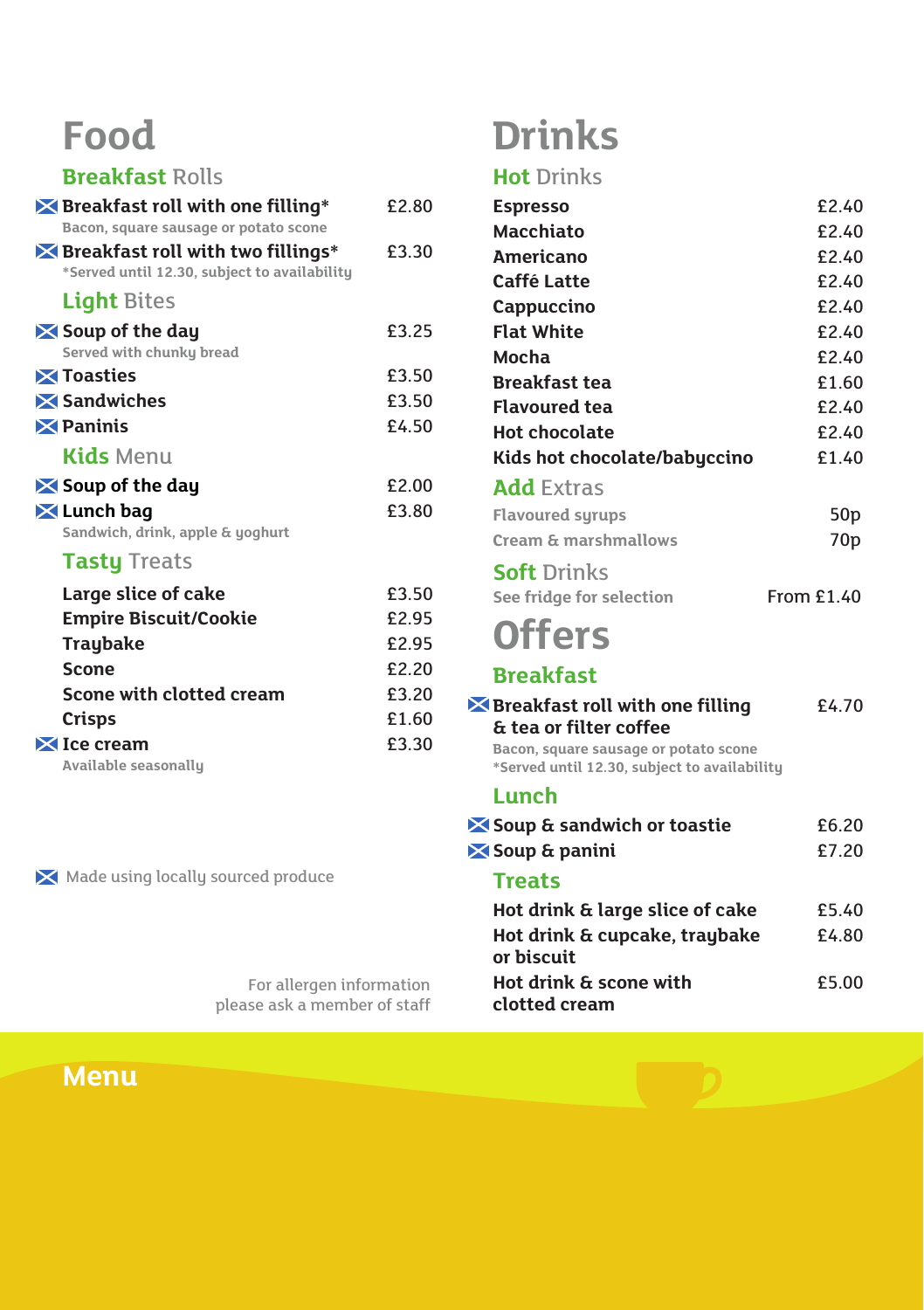### **Opening** times

We are now open 7 days a week from 10:00am–5.00pm and our café serves delicious food & refreshing drinks from 10:00am–4.30pm

#### **What's** on

Keep the kids entertained for **FREE** at the weekends. We will be running our usual drop-in activities every Saturday and Sunday between 11:00am–12:00pm & 3:00pm–4:00pm.

Our weekend sign up workshops run between 2:00pm–2:45pm, you can sign up for these on the day. Check our Facebook events page for further details.

#### **Easter** activities

We will be bringing back our popular Egg Drop Challenge for Good Friday, Easter Sunday and Easter Monday. Details will be on our social media pages.

The local Rangers will also be having their Easter Eggstravaganza event on Easter Sunday between 12:00pm and 4:00pm.

### **Single-use** coffee cups

Bring your own reusable cup for your drink then you will get a 20p discount to help us reduce the number of single-use coffee cups we serve.

All of our single-use cups and lids are compostable, so please make sure they go in the food waste bin, not the recycling bin.

#### **Take our online survey**

Tell us about your visit, and be entered in a draw to win 4 free passes to Glasgow Science Centre. Pick up a card at reception or visit: glasgowsciencecentre.org/whiteleesurvey





scottishpower.co.uk/ **facebook.com/whiteleewindfarm**